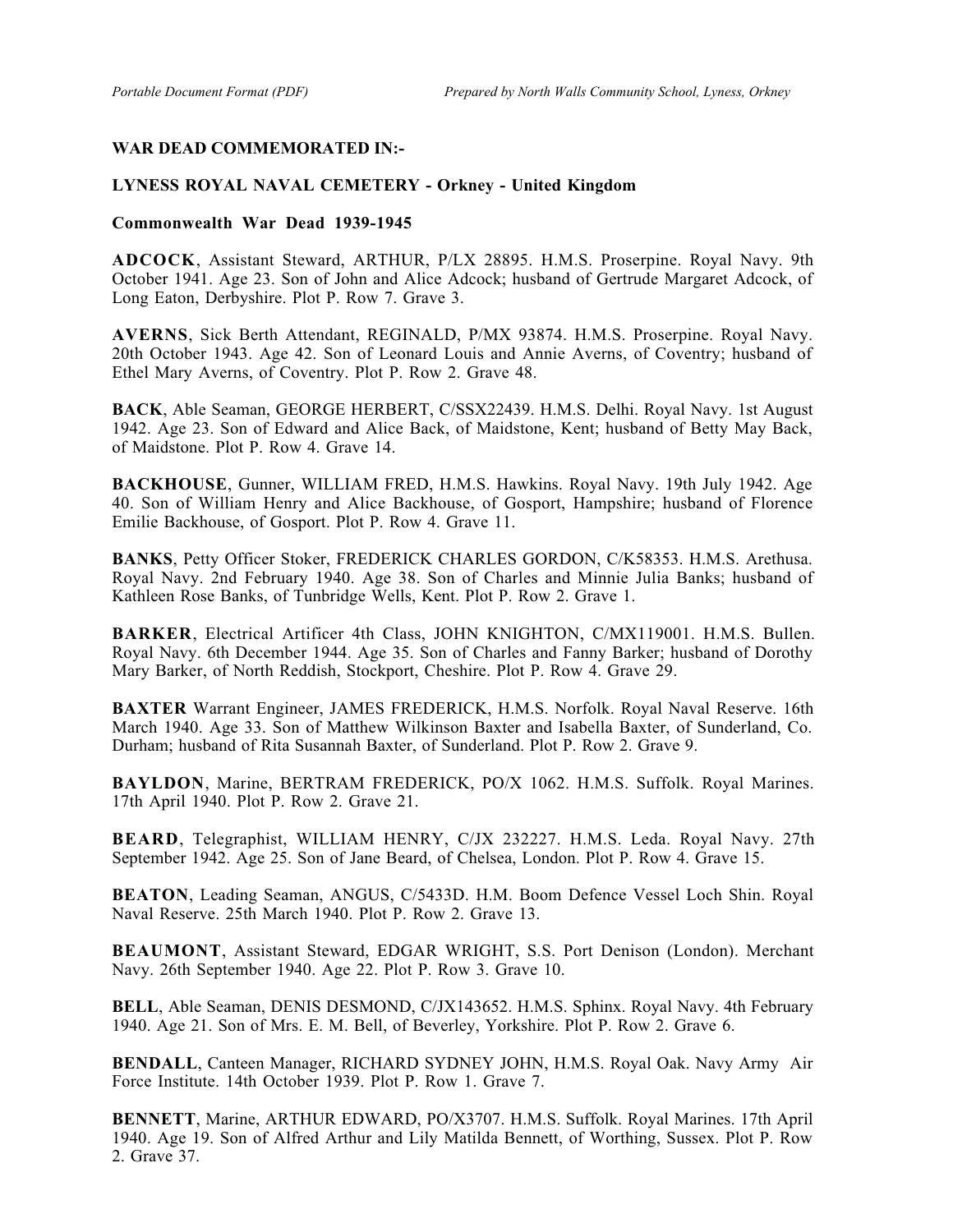**BENNEY**, Electrical Artificer 1st Class, CHARLES, P/M39104. H.M.S. Royal Oak. Royal Navy. 14th October 1939. Age 37. Son of Charles Edward and Flora Benney; husband of Vera Kathleen Benney, of Southwick, Sussex. Plot P. Row 1. Grave 1.

**BOLSTER** Stoker 2nd Class, LESLIE, P/KX 96074. H.M.S. Suffolk. Royal Navy. 17th April 1940. Age 19. Son of Frank Samuel and Emma Jane Bolster, of South Tottenham, Middlesex. Plot P. Row 2. Grave 45.

**BOXALL**, Petty Officer Stoker, BENJAMIN JOHN, P/K9366. H.M.S. Proserpine. Royal Navy. 13th October 1941. Son of Benjamin and Helen Boxall; husband of Olive Hilda Boxall, of Anerley, Kent. Plot P. Row 4. Grave 3.

**BOYLE**, Leading Stoker, WILLIAM, P/K66789. H.M.S. Royal Oak. Royal Navy. 14th October 1939. Age 32. Husband of Agnes Boyle, of Glasgow. Plot P. Row 1. Grave 26.

**BRADDICK**, Leading Stoker, ARTH[)R, P/K60237. H.M.S. Royal Oak. Royal Navy. 14th October 1939. Plot P. Row 1. Grave 25.

**BRADSHAW**, Petty Officer, JOHN WILLIAM, C/J99541. H.M.S. Imogen. Royal Navy. 17th July 1940. Plot P. Row 3. Grave 8.

**BROADLEY**, Engine Room Artificer 4th Class, ARTHUR, C/MX 76509. H.M.S. Bullen. Royal Navy. 6th December 1944. Age 36. Son of Harry and Beatrice Broadley; husband of Annie Broadley, of Brighouse, Yorkshire. Plot P. Row 4. Grave 27.

**BUCKETT**, Ordnance Artificer 2nd Class, STANLEY, P/MX 45599. H.M.S. Royal Oak. Royal Navy. 14th October 1939. Plot P. Row 1. Grave 16.

**BULTEEL**, Captain, TOM OLIVER, Mentioned in Despatches, H.M.S. Furious. Royal Navy. 26th February 1943. Age 44. Son of John George and Mary Sophia Bulteel, of Old Windsor, Berkshire. Plot H. North Border. Grave 1.

**BUSK**, Midshipman, JOHN WESTLY, H.M.S. Norfolk. Royal Navy. 16th March 1940. Age 18. Son of Lt.-Col. Edmund Westly Busk, M.C., Royal Tank Regt., and Kathleen Maynard Busk, of West Mersea. Essex. Plot P. Row 2. Grave 12.

**CARR**, Air Mechanic (E), WILLIAM M., FX.80307. H.M.S. Victorious. Royal Navy. 17th January 1942. Son of William and Hannah Carr, of Newcastle-on-Tyne; husband of Hannah Carr. Plot P. Row 5. Grave 5.

**CHAPMAN**, Stoker 2nd Class, FRANK, P/KX96739. H.M.S. Suffolk. Royal Navy. 17th April 1940. Age 20. Son of F. E. Chapman and Minnie Chapman, of Erdington, Birmingham. Plot D. Row 2. Grave 42.

**CHENEY**, Marine, DENIS CHARLES, PO/X 3856. H.M.S. Suffolk. Royal Marines. 17th April 1940. Age 18. Son of Edward and Emily Gertrude Cheney, of Aylesbury, Buckinghamshire. Plot P. Row 2. Grave 43.

**CLARK**, Lieutenant (E), RALPH LENNOX WOODROW, H.M.S. Royal Oak. Royal Navy. 14th October 1939. Plot P. Row 1. Grave 9.

**CLARKE**, Chief Petty Offcer, HARRY, P/J24474. H.M.S. Proserpine. Royal Navy. 4th April 1941. Age 45. Son of William and Elizabeth Clarke; husband of Winifred Clarke, of Eastleigh, Hampshire. Plot P. Row 3. Grave 31.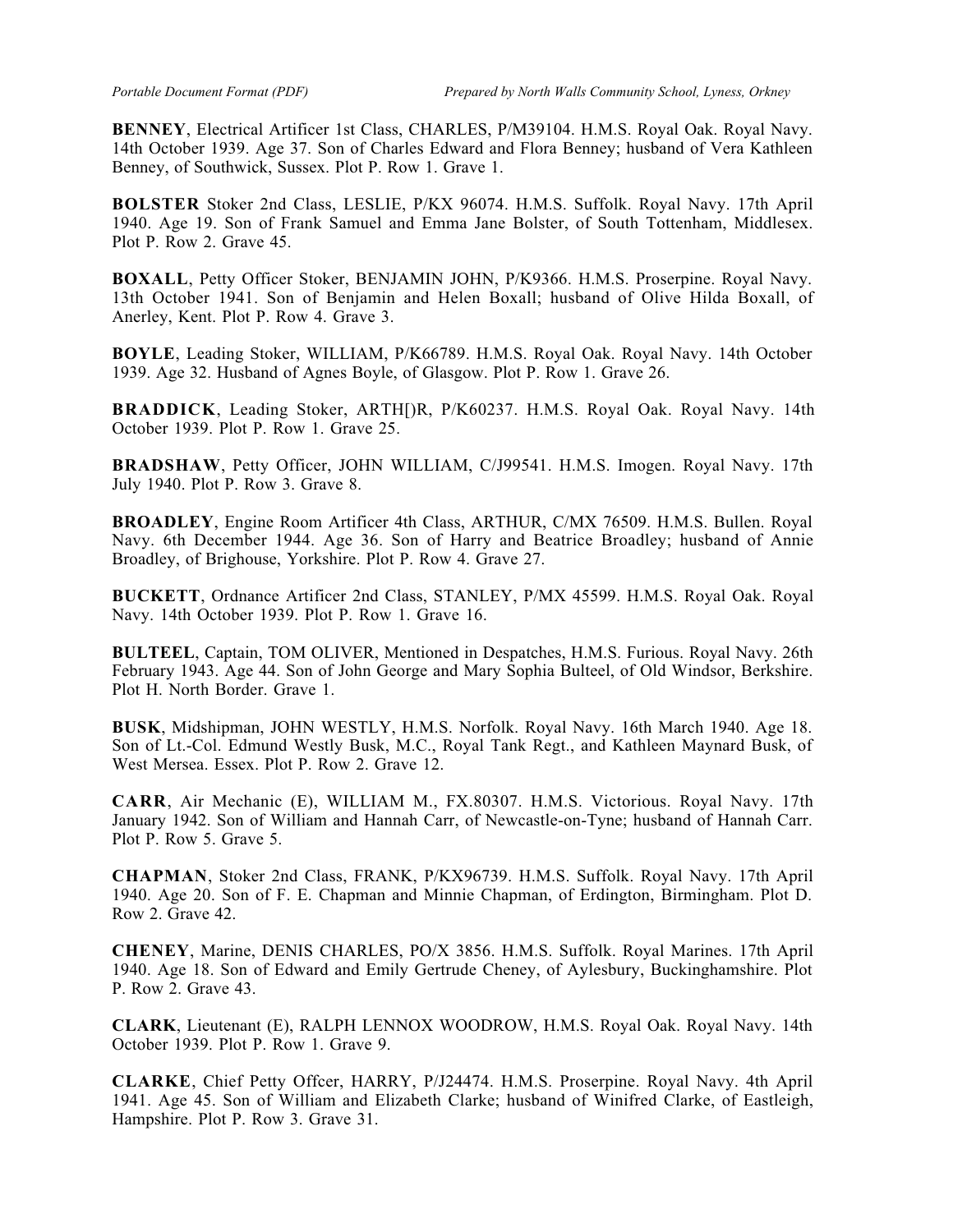**CLEAVE**, Canteen Assistant, JACK, H.M.S. Kent. Navy Army Air Force Institute. 3rd October 1941. Age 17. Son of Harry Moore Cleave and Florence Cleave, of St. Davids, Exeter. Plot P. Row 5. Grave 3.

**COLLARD**, Engineman, HERBERT SAMUEL, LT/KX119717. H.M. Drifter Leeward. Royal Naval Patrol Service. 28th December 1943. Age 27. Son of William Henry and Ada Elizabeth Collard, of Barking, Essex. Plot P. Row 2. Grave 51.

**COLLINS**, Sub-Lieutenant (E), FREDERICK HENRY, H.M.S. Suffolk. Royal Naval Volunteer Reserve. 17th April 1940. Age 22. Son of Frederick Henry and Hilda Mary Collins; husband of Norah Collins, of Mellor, Cheshire. B.Sc.Hons. Plot P. Row 2. Grave 35.

**CONNELL**, Able Seaman, ALBERT EDWARD, P/J98209. H.M.S. Nelson. Royal Navy. 30th July 1942. Age 38. Son of Joseph Maurice and Ellen Maud Connell. Plot P. Row 4. Grave 16.

**CONNELLY**, Marine, GEORGE EDWARD, PO/X3527. H.M.S. Suffolk. Royal Marines. 17th April 1940. Plot P. Row 2. Grave 36.

**COOPER**, Able Seaman, NORMAN, P/SSX20068. H.M.S. Royal Oak. Royal Navy. 14th October 1939. Plot P. Row 1. Grave 5.

**CORDIER**, Marine, HENRY ALFRED, CH/X1151. H.M.S. Curacoa. Royal Marines. 21st May 1941. Age 25. Son of George E. Cordier and Eliza Cordier, of Chatham; husband of Gladys Cordier, of Chatham. Plot P. Row 6. Grave 1.

**COUGHLIN**, Lieut-Commander, CLIFTON REXFORD TONY, D S C, H.M.C.S. Iroquois. Royal Canadian Navy Vol. Reserve. l9th October 1944. Age 31. Son of Frederick A. Coughlin and Eliza A. Coughlin, of Ottawa, Ontario, Canada; husband of Martha Hazel Dent Coughlin, of Ottawa. M. Comm. (McGill University). Plot H. North Border. Grave 7.

**COWIE**, Able Seaman, DENIS, D/JX398433. H.M.S. Wizard. Royal Navy. 10th June 1944. Son of Thomas Kinghorn Cowie and Lily Craig Cowie, of Gatehouse-of-Fleet, Kirkcudbrightshire. Plot P. Row 5. Grave 19.

**CRAIG**, Trimmer, FREDERICK, S.S. Port Denison (London). Merchant Navy. 26th September 1940. Age 32. Son of Archibald and Sarah Jane Craig. Plot P. Row 3. Grave 12.

**CURTIS**, Stoker Ist Class, WALTER P/310539 H M S Proserpine Royal Navy. 22nd luly 1945. Age 56. Son of Charles and Cleoda Curtis, of Eastney, Hampshire. Plot P. Row 3. Grave 44.

**DENNY**, Ordinary Seaman, GEORGE STANLEY, C/SSX 32794. H.M.S. Sharpshooter. Royal Navy. 7th December 1940. Plot D. Row 3. Grave 19.

**DONALDSON**, Chief Mechanician, JOHN, P/K65881. H.M.S. Iron Duke. Royal Navy. 6th June 1944. Age 40. Son of John and Helen Donaldson, of Portsmouth; husband of Violet Maud Donaldson, of Southsea, Hampshire. Plot P. Row 2. Grave 56.

**DUDDLE**, Engine Room Artificer 4th Class, SAMUEL, C/MX71385. H.M.S. Bullen. Royal Navy. 6th December 1944. Age 24. Son of Albert and Mary Ellen Duddle, of Newton Heath, Manchester. Plot P. Row 4. Grave 28.

**DUNGEY**, Corporal, PERCY JOHN, PLY/X20929. H.M.S. Suffolk. Royal Marines. 17th April 1940. Plot P. Row 2. Grave 44.

**EBBELS**, Sub-Lieutenant, LESLIE TREVOR, H.M.S. Proserpine. Royal Naval Volunteer Reserve. 12th March 1943. Age 45. Son of Elias Tuxworth Ebbels and Mary Ada Hartley Ebbels. Plot H. North Border. Grave 2.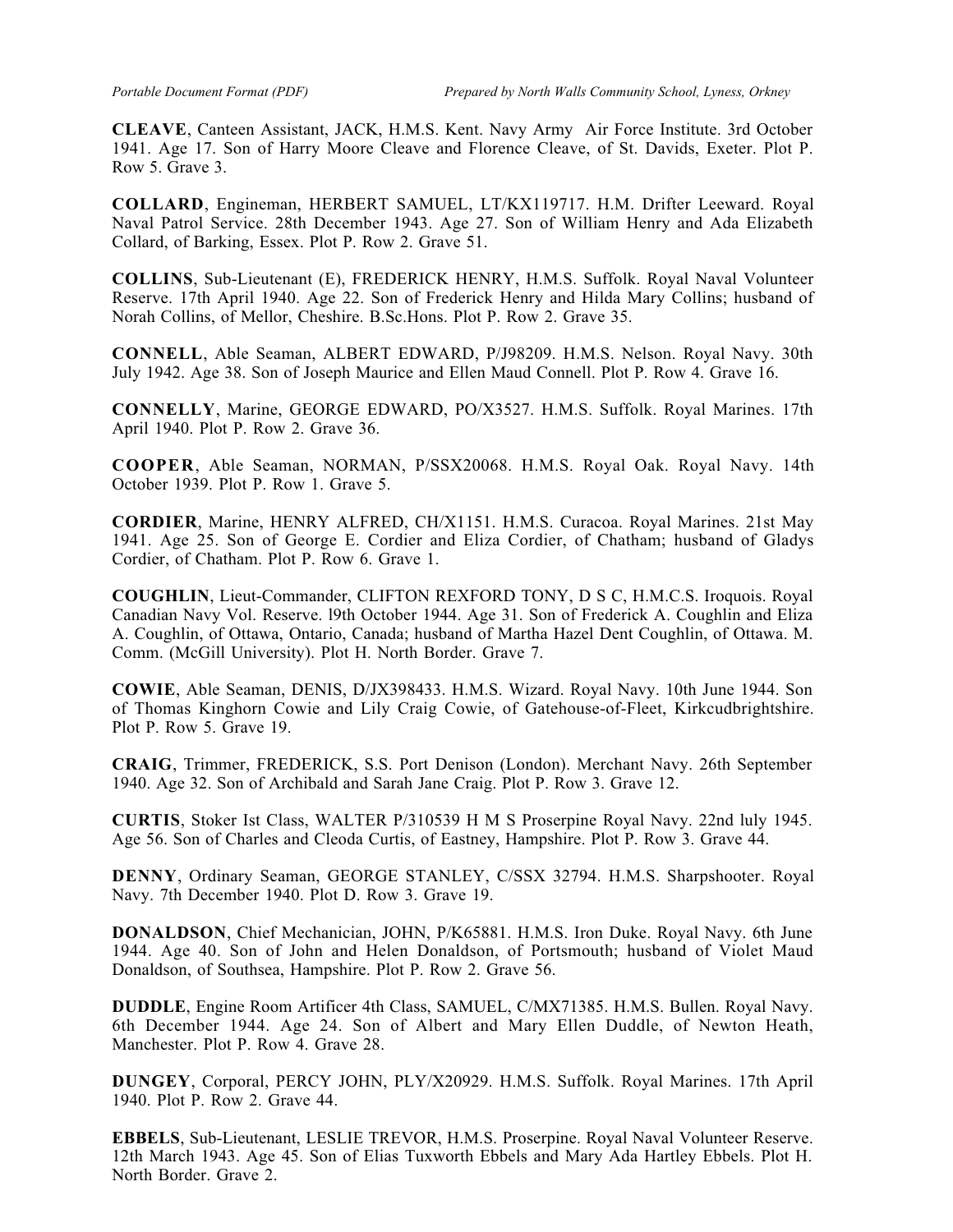**ECKERSLEY**, Leading Seaman, JOHN, D/SSX22367. H.M.S. Wizard. Royal Navy. 10th June 1944. Age 24. Son of John Albert and Kate Eckersley; husband of Freda Eckersley, of Broughton, Salford, Lancashire. Plot P. Row 5. Grave 15.

**ELLIOTT**, Marine, ARTHUR JAMES, PO/X1135. H.M.S. Suffolk. Royal Marines. 17th April 1940. Age 25. Son of Arthur and Martha Elliott, of Three-Mile-Cross, Berkshire; husband of Gladys Rosalie Elliott, of Three-Mile-Cross. Plot P. Row 2. Grave 40.

**ELSON**, Mechanician 1st Class, THOMAS ALBERT WILLIAM, P/K63318. H.M.S. Suffolk. Royal Navy. 17th April 1940. Age 33. Son of Mr. and Mrs. Thomas John Elson; husband of Elizabeth Beryl Elson (nee Harwood), of Elvetham, Hampshire. Plot P. Row 2. Grave 26.

**EVANS**, Stoker 1st Class, EDWARD, C/KX694023. H.M.S. Bullen. Royal Navy. 6th December 1944. Age 29. Son of Theresa Evans; husband of Eveline Evans, of Bordesley Green, Birmingham. Plot O. Row 1. Grave 16.

**EVANS-LOMBE**, Midshipman, RICHARD CHARLES, H.M.S. Norfolk. Royal Navy. 16th March 1940. Age 18. Son of Lt.-Col. Charles Spencer Browne Evans Lombe and Evelyn Gaitskell Evans-Lombe. Plot P. Row 2. Grave 10.

**FAIRLEY**, Marine, JAMES GEORGE, PO/X3620. H.M.S. Suffolk. Royal Marines. 17th April 1940. Plot P. Row 2. Grave 20.

**FIELDING**, Air Mechanic (A), CYRIL, FX.577019. H.M.S. Indefatigable. Royal Navy. 15th August 1944. Age 18. Son of Elizabeth Fielding, of Blackburn, Lancashire. Plot P. Row 5. Grave 23.

**FINN**, Air Mechanic (A), JAMES, FX.87742. H.M.S. Implacable. Royal Navy. 5th December 1944. Age 24. Son of Richard Charles and Florence Finn, of Heathway, Dagenham, Essex. Plot P. Row 3. Grave 41.

**FRANCKEISS**, Petty Offcer, EDWARD, P/J113184. H.M.S. Royal Oak. Royal Navy. 14th October 1939. Age 30. Son of James and Maude Franckeiss; husband of Vera May Franckeiss, of Southsea, Hampshire. Plot P. Row 1. Grave 19.

**FRANKS**, Stoker 1st Class, STANLEY, D/KX 97493. H.M.S. Norfolk. Royal Navy. 13th October 1941. Age 23. Son of Paymr. Lieut. William Franks and Eva V. Franks, of Totnes, Devon. Plot P. Row 4. Grave 4.

**GAY**, Petty Officer Stoker, GEORGE, D/K6114. H.M.S. Rooke. Royal Navy. 29th November 1942. Age 53 Son of Samuel and Alice Gay, of St. George, Bristol. Plot P. Row 3. Grave 36.

**GAYTHER**, Boom Engineer, ALBERT, H.M. Boom Defence Vessel Mount Ard. Royal Naval Reserve. 15th March 1940. Plot P. Row 2. Grave 8.

**GENTLE**, Ordinary Seaman, ROBERT SYDNEY GEORGE, C/JX409098. H.M.S. Offa. Royal Navy. 8th November 1943. Age 18. Son of Harry and Daisy E.M.A. Gentle, of Arlesey, Bedfordshire. Plot P. Row 2. Grave 49.

**GIBSON**, Petty Officer Stoker, WILLIAM, P/K55346. H.M.S. Suf. Royal Navy. 17th April 1940. Plot P. Row 2. Grave 33.

**GLASSPOOL**, Leading Stoker, HARRY, PtK57401. H.M.S. Royal Oak. Royal Navy. 14th October 1939. Age 37. Husband of Lilian Gladys Glasspool, of Trowbridge, Wiltshire. Plot P. Row 1. Grave 2.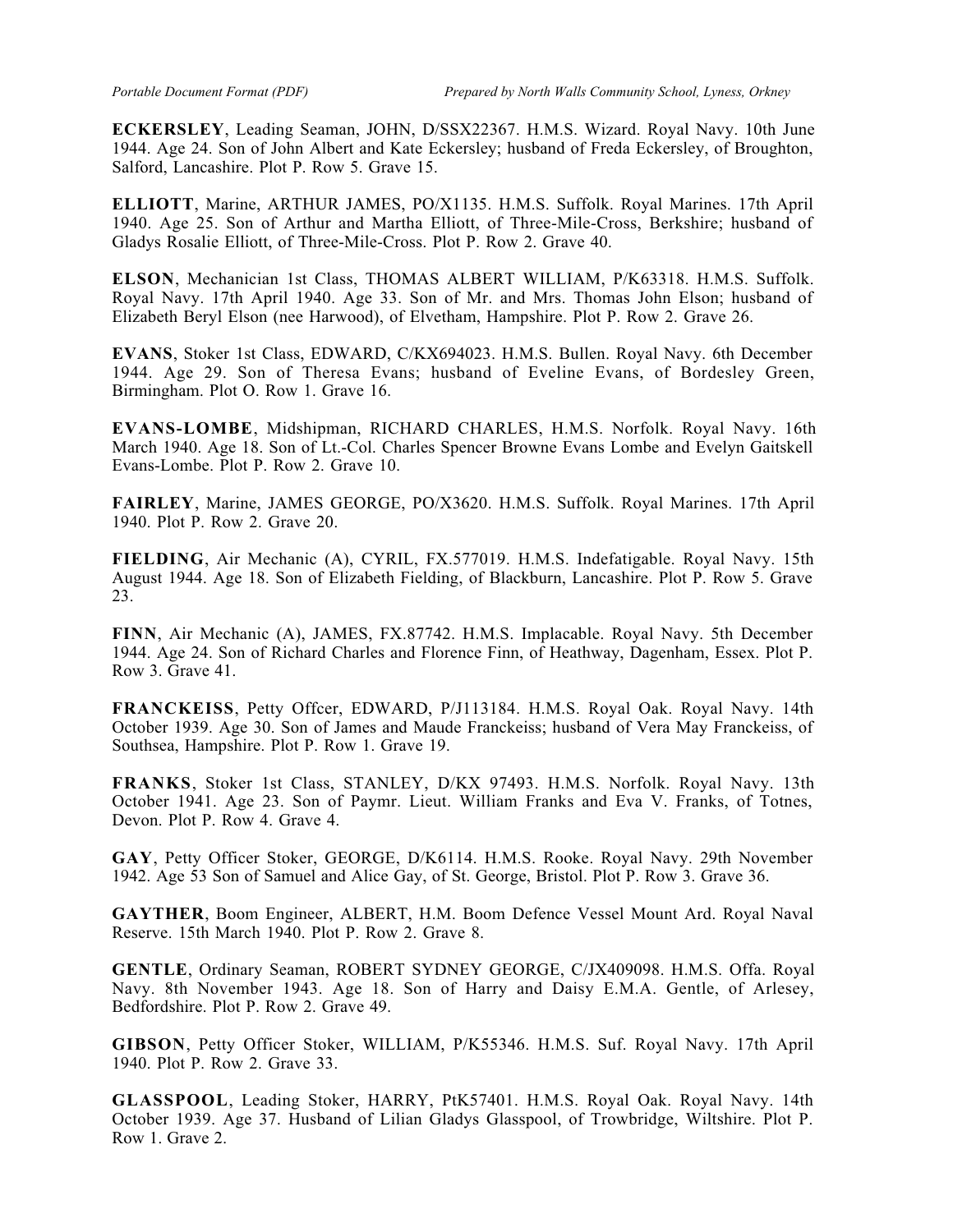**GRIERSON**, Seaman, ROBERT, LT/JX226428. H.M.S. Loyal Friend. Royal Naval Patrol Service. 28th October 1943. Age 26. Son of James and Mary Grierson, of Coatbridge, Lanarkshire. Plot P. Row 3. Grave 39.

**HARDY**, Able Seaman, ALFRED BERTRAM, D/JX108610. H.M.S. Black Prince. Royal Navy. 27th December 1943. Plot O. Row 1. Grave 10.

**HARGREAVES**, Marine, WILLIAM, PO/X3629. H.M.S. Suffolk. Royal Marines. 17th April 1940. Age 19. Son of Robert and Eva Hargreaves, of Nelson, Lancashire. Plot P. Row 2. Grave 41.

**HARRIS**, Sergeant (Pilot), RICHARD DOUGLAS, 741443. 220 Sqdn. Royal Air Force Volunteer Reserve. l9th March 1941. Age 24. Son of Robert William Harris, and of Grace Elizabeth Harris, of Hardwicke, Cambridgeshire. Plot P. Row 3. Grave 28.

**HARVEY**, Petty Offrcer Stoker, JAMES EDWARD, P/KX76715. H.M.S. Somali. Royal Navy. 29th January 1941. Age 33. Son of John Edward and Ellen Harvey; husband of Sophia Harvey, of Pallion, Co. Durham. Plot P. Row 3. Grave 23.

**HASLEHURST**, Able Seaman, WALTER, D/SSX 21634. H.M.S. Valiant. Royal Navy. 4th June 1940. Age 21. Son of Frank and Elizabeth Ann Haslehurst, of Firth Park, Sheffeld. Plot P. Row 3. Grave 3.

**HATFIELD**, Sergeant (W.Op./Air Gnr.), BERNARD ALFRED, 1330477. 58 Sqdn. Royal Air Force Volunteer Reserve. 28th November 1942. Age 19. Son of William James Hatfield and Alice May Hatfield, of Battersea, London. Plot P. Row 4. Grave 18.

**HAWKINS**, Shipwright 1st Class, FREDERICK JOSEPH, C/M2234. H.M.S. Greenwich. Royal Navy. 17th February 1940. Age 52. Son of Joseph and Emily Hawkins; husband of Elizabeth Hawkins, of Bridport, Dorsetshire. Plot P. Row 2. Grave 5.

**HAYDEN**, Able Seaman, JOHN JOSEPH, C/JX654209. H.M.S. Bullen. Royal Navy. 6th December 1944. Age 18. Son of John and Agnes Hayden, of Speke, Liverpool. Plot P. Row 4. Grave 23.

**HEFFORD**, Stoker 1st Class, ALFRED, P/KX 90946. H.M.S. Suffolk. Royal Navy. 17th April 1940. Age 24. Son of Mr. and Mrs. Harry Hefford, of Leicester. Plot P. Row 2. Grave 29.

**HENWOOD**, Supply Assistant, SPENCER, D/MX80773. H.M.S. Renown. Royal Navy. 27th June 1942. Age 19. Son of Harold John and Sarah Lily Henwood, of Sandy, Llanelly, Carmarthenshire. Plot P. Row 5. Grave 8.

**HEWETSON**, Sub-Lieutenant (A), EDWARD DE AULTON, H.M.S. Saker. Royal New Zealand Naval Vol Reserve. 11th July 1944. Age 23. Son of Edward de Aulton Hewetson, and of Charlotte Agusta Hewetson (nee Robertson), of Gisborne, Auckland, New Zealand. Plot H. North Border. Grave 6.

**HIGGINS**, Ordinary Seaman, ROBERT WALTER, R/JX 294041. H.M.S. Fernmoor. Royal Navy. 18th January 1942. Age 36. Son of Robert and Polly Higgins, of Poplar, London; husband of Margureit Sybil Higgins, of Poplar. Plot P. Row 6. Grave 5.

**HILL**, Shipwright 4th Class, DONALD, P/MX55747. H.M.S. Royal Oak. Royal Navy. 14th October 1939. Age 23. Son of Frank and Evelyn May Hill; husband of Iris May Hill, of Bridgemary, Hampshire. Plot P. Row 1. Grave 12.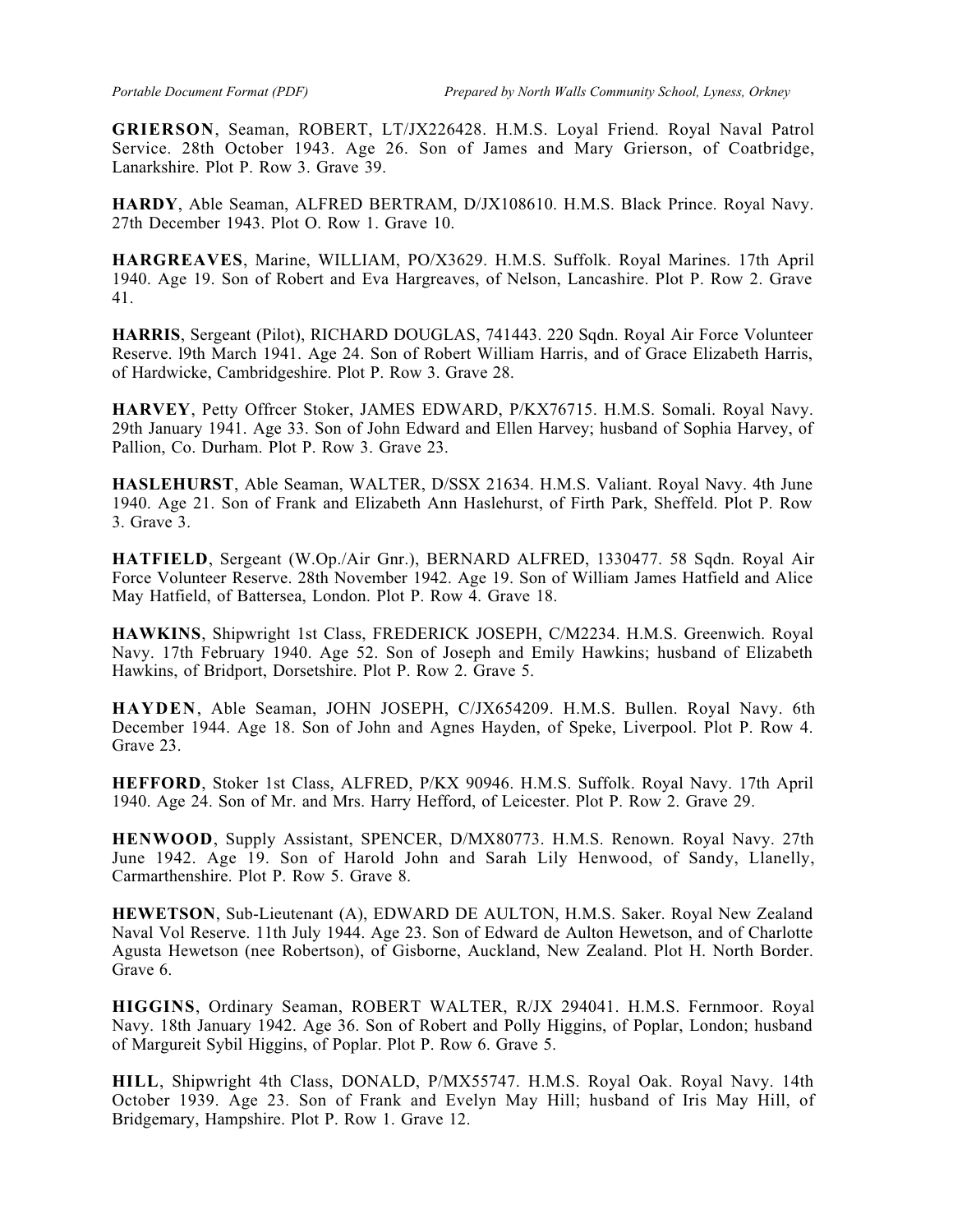**HILL**, Air Fitter, JAMES, S/FX458. H.M.S. Formidable. Royal Navy. 12th December 1940. Age 18. Son of Edward and Mary Ann Hill, of Heaton Norris, Stockport, Cheshire. Plot P. Row 3. Grave 22.

**HILLYARD**, Ordinary Seaman, RALPH THOMAS, C/JX 267988. H.M.S., Anson. Royal Navy. 17th September 1943. Plot P. Row 3. Grave 38.

**HOARE**, Able Seaman, WILLIAM, D/JX305322. H.M.S. Wizard. Royal Navy. 10th June 1944. Age 21. Son of Henry and Elizabeth Rosina Clarrisa Hoare, of Peckham, London. Plot P. Row 5. Grave 20.

**HOCKIN**, Able Seaman, ARTHUR, P/SSX23750. H.M.S. Proserpine. Royal Navy. 5th April 1941. Age 24. Son of Mr. and Mrs. A. L. Hockin; husband of Marjorie Hockin, of Brockhurst, Hampshire. Plot P. Row 3. Grave 32.

**HOLLAND**, Ordnance Artificer 4th Class, CECIL, P/MX53671. H.M.S. Royal Oak. Royal Navy. 14th October 1939. Age 27. Son of Frank and Annie Holland; husband of Eveline Gertrude Holland, of Portchester, Hampshire. Plot P. Row 1. Grave 15.

**HOUGHTON**, Able Seaman, WILLIAM, D/JX303059. H.M.S. Wizard. Royal Navy. 10th June 1944. Plot P. Row 5. Grave 16.

**HOWSON**, Able Seaman, THOMAS, D/JX163003. H.M.S. Isle of Jersey. Royal Navy. 2nd March 1943. Age 19. Son of Thomas Howson, and of Rose Howson, of Germiston, Transvaal, South Africa. Plot P. Row 5. Grave 12.

**HUGHES-ROWLANDS**, Commissioned Telegraphist, RICHARD, H.M.S. Royal Oak. Royal Navy. 14th October 1939. Age 47. Son of Richard and Mary Hughes-Rowlands; husband of Jessie Hughes-Rowlands, of Hereford. Plot P. Row 1. Grave 17.

**HUNT**, Signal Boy, ALBERT LEONARD, P/JX 159816. H.M.S. Cairo. Royal Navy. 31st May 1940. Age 17. Son of Herbert Harry and S. J. Hunt, of Erdington, Birmingham. Plot P. Row 3. Grave 2.

**HUTCHINS**, Able Seaman, WILLIAM, C/J98898. H.M.S. Mendip. Royal Navy. 24th October 1940. Age 39. Son of Charlotte Firth, of East Greenwich, London. Plot P. Row 3. Grave 17.

**IVES**, Leading Stoker, WILLIAM, P/KX85880. H.M.S. Suffolk. Royal Navy. 17th April 1940. Age 24. Son of James and Clara Ives, of Artington, Surrey. Plot P. Row 2. Grave 34.

**JACKSON**, Leading Stoker, DAVID, D/KX97959. H.M.S. Norfolk. Royal Navy. 5th October 1941. Age 46. Son of Mary Ann Jackson; husband of Eva Winifred Jackson, of Oldham, Lancashire. Plot P. Row 6. Grave 3.

**JACKSON**, Ordinary Telegraphist, THOMAS, P/SSX25724. H.M.S. Royal Oak. Royal Navy. 14th October 1939. Age 19. Son of Thomas and Beatrice Jackson, of Houghton-le-Spring, Co. Durham. Plot P. Row 1. Grave 14.

**JAMES**, Petty Officer Air Fitter REGINALD GEORGE, FX87217 H.M.S. Cher. Royal Navy. 15th March 1944. Age 20. Son of George E. W. James and Maggie James, of Handbridge, Chester. Plot P. Row 5. Grave 14.

**JAMIESON**, Aircraftman 1st Class, ROBERT, 1057449. 950 Balloon Sqdn. Royal Air Force Volunteer Reserve. 26th February 1942. Age 31. Son of Robert and Jemima Jamieson; husband of Isabella C. Jamieson, of Western Skeld, Zetland. Plot P. Row 5. Grave 6.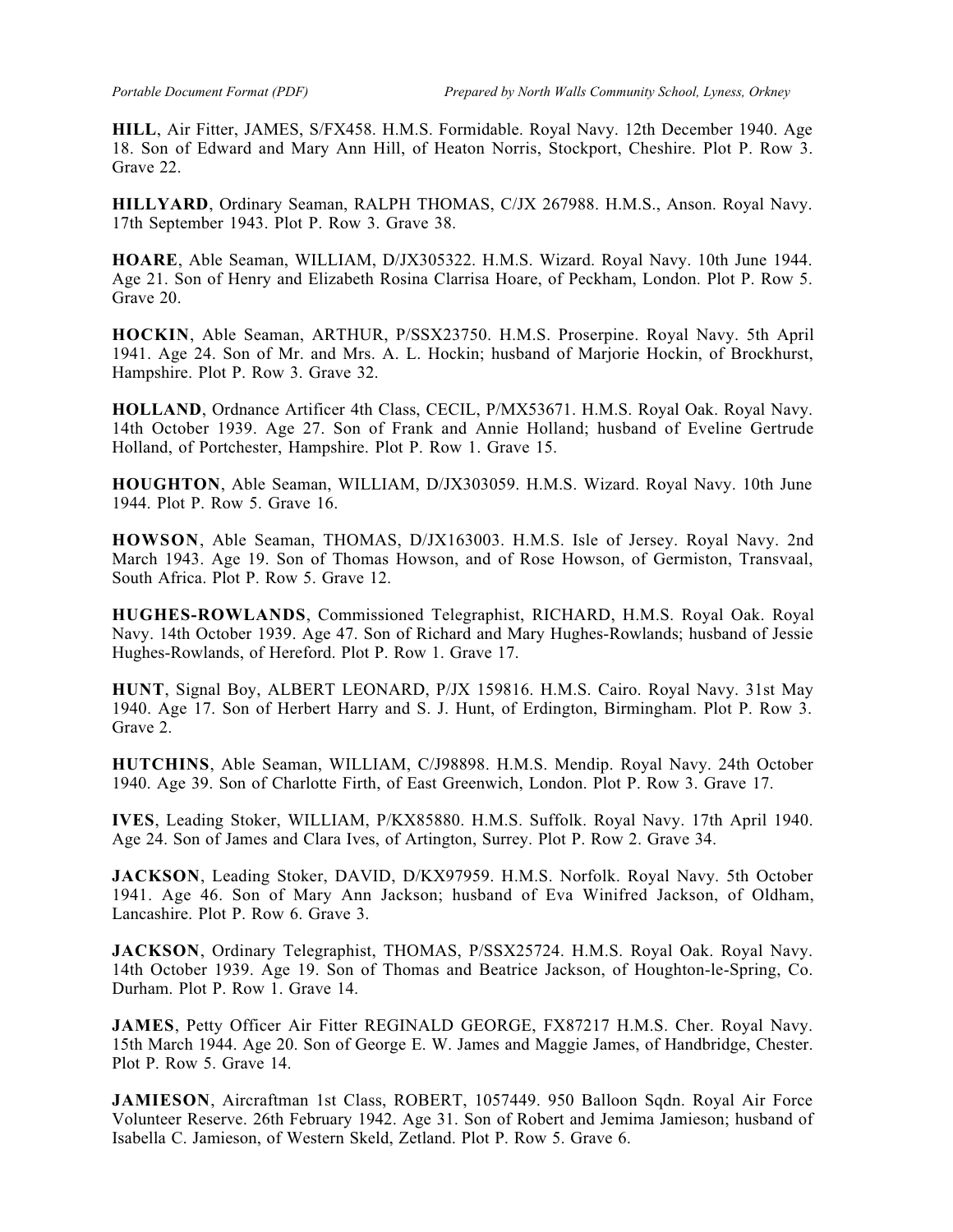**JEFFRIES**, Stoker 1st Class, WILLIAM J., P/KX130316. H.M.S. Impulsive. Royal Navy. 16th January 1944. Age 32. Son of Frank and Kate Jeffries, of Shirley, Southampton. Plot P. Row 2. Grave 53.

**JENKINS**, Signalman, CECIL CHARLES, 2329157. Royal Corps of Signals. 16th May 1941. Age 19. Son of Frederick Augustus and Hilda Rose Jenkins, of Edinburgh. Plot O. Row 1. Grave 3.

**JOHNSON**, Corporal, CHARLES, PO/14073. H.M.S. President III. Royal Marines. 28th December 1942. Age 55. Son of John and Rose Selina Johnson; husband of Elsie Johnson, of Sunderland, Co. Durham. Plot P. Row 5. Grave 10.

**JONES**, Marine, CHARLES THOMAS, PO/X3782. H.M.S. Suffolk. Royal Marines. 17th April 1940. Age 17. Son of George M. Jones and Rose Jones, of Tilbury, Essex. Plot P. Row 2. Grave 16.

**KAVANAGH**, Petty Offcer, ARTHUR DANIEL, D/JX 149201. H.M.S. Searcher. Royal Navy. 15th March 1945. Age 24. Son of Arthur Richard Claude and Kathleen Kavanagh. Plot O. Row 3. Grave 3.

**KING**, Marine, DAVID JAMES, PO/X 1229. H.M.S. Suffolk. Royal Marines. 17th April 1940. Age 21. Son of Frederick Augustus and Maude Mary Ann King, of Gosport, Hampshire. Plot P. Row 2. Grave 23.

**KINGSTON**, Cook (O) (2nd C1.), ERNEST GEORGE, C/L.14513. H.M.S. Tyne. Royal Navy. 7th December 1941. Age 38. Son of Alfred and Harriet Kingston; husband of Evelyn Maud Kingston, of Cricklewood, Middlesex. Plot P. Row 4. Grave 6.

**LANCE**, Chief Stoker, WILLIAM, D/K65934. H.M.S. Norfolk. Royal Navy. 13th October 1941. Age 36. Son of Henry and Annie Lance; husband of Gwendoline May Lance, of Newquay, Cornwall. Plot P. Row 6. Grave 4.

**LANE**, Marine, WILLIAM CHARLES, CH/X2217. H.M.S. Suffolk. Royal Marines. 17th April 1940. Age 19. Son of Fanny Louisa Lane, of Small Heath, Birmingham. Plot P. Row 2. Grave 38.

**LANG**, Able Searnan, CHARLES, D/J43416. H.M.S. Duke of York. Royal Navy. 6th November 1941. Age 42. Son of Arthur and Clara Lang; husband of Gertrude Lang, of Slough, Buckingharnshire. Plot P. Row 4. Grave 5.

**LAVERS**, Ordnance Artificer, CARYL, D/MX51316. H.M.S. Repulse. Royal Navy. 11th July 1941. Age 22. Son of Ida Mary Gertrude Lavers, of Peverell, Plymouth. Plot P. Row 4. Grave 2.

**LAWRENCE**, Ordnance Mechanic 4th Class, ROBERT, D/MX102857. H.M.S. Wizard. Royal Navy. 10th June 1944. Age 21. Son of Gilbert Ashley Lawrence and Alice May Lawrence, of Chessels, Bristol. Plot P. Row 5. Grave 18.

**LINSELL**, Galley Boy, BERNARD JOHN, S.S. Port Denison (London). Merchant Navy. 26th September 1940. Age 20. Son of George Linsell, and of Florence Linsell, of Ilford, Essex. Plot P. Row 3. Grave 11.

**LITTLE**, Lieutenant, EDGAR DOUGLAS GIFFORD, H.M.S. Howe. Royal Naval Volunteer Reserve. 30th December 1942. Age 26. Son of Edgar and Sylvia Little; husband of Margaret Rosemary Little, of Streatham, London. Plot P. Row 4. Grave 19.

**LONG**, Marine, WALTER STANLEY, PO/22666. H.M.S. Suffolk. Royal Marines. 17th April 1940. Plot P. Row 2. Grave 27.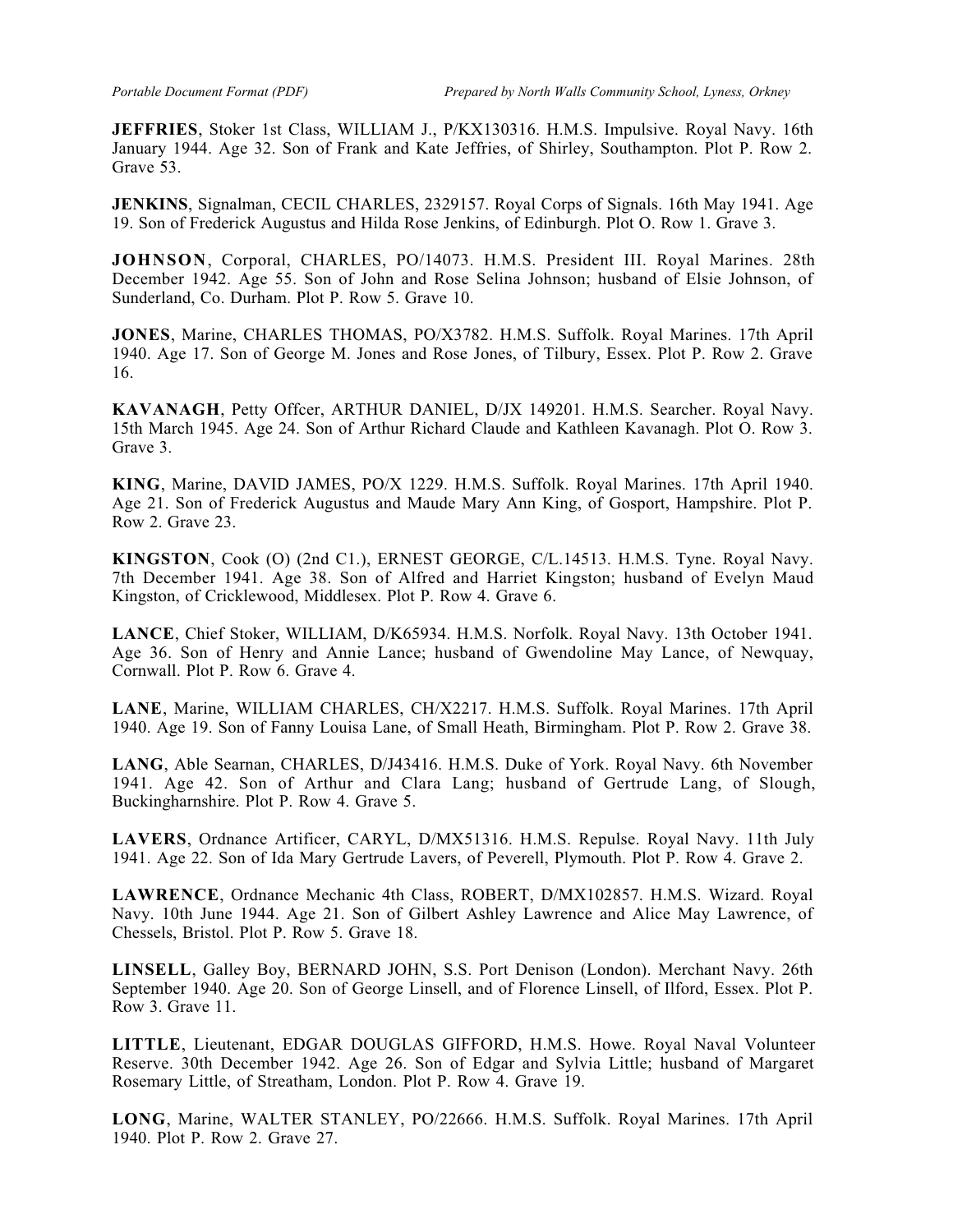**MACDERMOTT**, Cadet, ANTONY DIARMIUD, H.M.S. Royal Oak. Royal Navy. 14th October 1939. Plot P. Row 1. Grave 20.

**MACLEAN**, Seaman, DONALD, P/X18760A. H.M.S. Proserpine. Royal Naval Reserve. 21st August 1941. Age 29. Son of Alexander and Annie Maclean, of Ness, Isle of Lewis. Plot P. Row 5. Grave 2.

**MAKIN**, Cook (O), DAVID, D/MX56604. H.M.S. Repulse. Royal Navy. 23rd June 1940. Age 21. Son of Jesse and Catherine Hiscock, of Parr, St. Helens, Lancashire. Plot P. Row 3. Grave 6.

**MALYON**, Leading Stoker, SYDNEY HERBERT, P/K66951. H.M.S. Royal Oak. Royal Navy. 14th October 1939. Age 34. Son of Herbert and Louise Malyon, of Wood Green, Middlesex. Plot P. Row 1. Grave 24.

**MARCUS**, Stoker, THOMAS, LT/KX 145985. H.M. Trawler Sir John Hawkins. Royal Naval Patrol Service. 14th April 1942. Plot P. Row 4. Grave 7.

**MARTIN**, Corporal, ARTHUR DAVID, PO/X1778. H.M.S. Suffolk. Royal Marines. 17th April 1940. Age 23. Son of David and Ellen Martin, of Brimfield, Herefordshire. Plot P. Row 2. Grave 22.

**MATHER**, Petty Officer Stoker, THOMAS, C/KX81220. H.M.S. Cassandra. Royal Navy. 26th September 1944. Age 33. Son of John Thomas Mather and Susannah Martha Mather; husband of Elizabeth Helen Mather, of Sittingbourne, Kent. Plot O. Row 1. Grave 14.

**MERCER**, Chief Petty Officer, ALBERT EDWARD STONE, P/J 25751. H.M.S. Pyramus. Royal Navy. 20th March 1944. Age 47. Son of William John and Kate Alice Mercer; husband of Lily Cissie Mercer, of Wimborne, Dorsetshire. Also served in the 1914-18 War. Plot P. Row 2. Grave 54.

**MEYRICK**, Petty Offcer Stoker, BENJAMIN, D/K66471. H.M.S. Norfolk. Royal Navy. 13th October 1941. Age 37. Son of Benjamin and Florence Meyrick; husband of Adena Meyrick. Plot P. Row 5. Grave 4.

**MILNES**, Boy 1st Class, RONALD WILLIAM, P/JX 158116. H.M.S. Royal Oak. Royal Marines. 14th October 1939. Age 16. Son of Grace Milnes, of North Muskham, Nottinghamshire. Plot P. Row 1. Grave 23.

**MOORE**, Ordnance Artificer 4th Class, WILLIAM, P/MX 57430. H.M.S. Suffolk. Royal Navy. 17th April 1940. Age 29. Son of William and Sarah Moore, of Barrhead, Renfrewshire; husband of Elizabeth Moore, of Barrhead. Plot P. Row 2. Grave 25.

**MORGAN**, Sub-Lieutenant (A), JOHN WILLIAMS, H.M.S. Striker. Royal Naval Volunteer Reserve. 12th August 1944. Age 21. Son of Edgar Williams Morgan and Ruth Louie Morgan, of Ilford, Essex. Plot H. North Border. Grave 5.

**MOSCROP**, Petty Officer Cook, GEORGE, P/MX 48455. H.M.S. Brissenden. Royal Navy. 8th December 1943. Age 33. Son of Jarnes and Elizabeth Moscrop, of Bedlington Station, Northumberland. Plot P. Row 2. Grave 50.

**McKESSICK** Supply Assistant, JOHN PATRICK, C/MX52826. H.M.S. Sphinx. Royal Navy. 4th February 1940. Age 23. Ldg. Son of James and Matilda McKessick, of Ballycastle, Co. Antrim, Northern Ireland. Plot P. Row 2. Grave 4.

**McLOUGHLIN**, Able Seaman, JAMES PATRICK, C/JX 378416. H.M.S. Anson. Royal Navy. 16th May 1944. Age 19. Son of Winifred McLoughlin; nephew of Teresa McLoughlin, of Darlington, Co. Durham. Plot O. Row 1. Grave 13.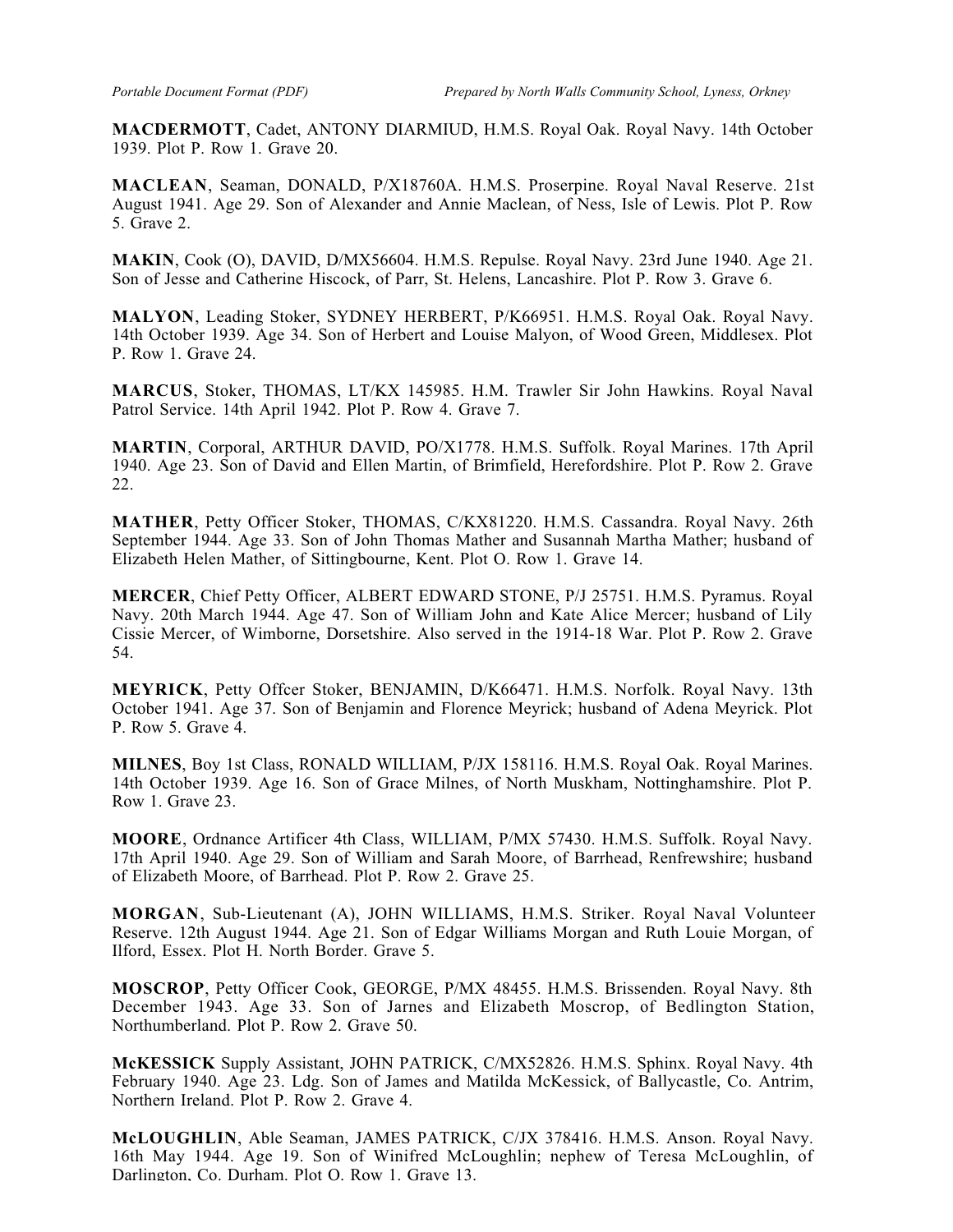**McMURTRY**, Stoker 2nd Class, FRED, C/KX128745. H.M S. London. Royal Navy. 19th lune 1942 Age 28. Son of Hugh and Mary McMurtry; foster-son of Mr. and Mrs. L. Starley, of Liverpool. Plot P. Row 4. Grave 9.

**NAPIER**, Marine, ROBERT, PO/X1557. H.M.S. Suffolk. Royal Marines. 17th April 1940. Age 23. Son of Andrew and Mary Napier, of Glasgow. Plot P. Row 2. Grave 19.

**NEWTON**, Able Seaman, BENJAMIN, C/SSX14902. H.M.S. Sharpshooter. Royal Navy. 7th December 1940. Plot P. Row 3. Grave 21.

**NICHOLS**, Marine, PETER NORMAN, PO/X 3928. H.M.S. Suffolk. Royal Marines. 17th April 1940. Age 18. Son of Allen and Lillie Nichols, of Maidenhead, Berkshire. Plot P. Row 2. Grave 15.

**NOON**, Telegraphist, WALTER JOHN, C/JX358552. H.M.S. Bullen. Royal Navy. 6th December 1944. Age 21. Son of Walter and Doris Selina Noon, of Birmingham. Plot P. Row 4. Grave 31.

**NORMAN**, Ordinary Seaman, JOHN BENJAMIN PIKE, C/JX199312. H.M.S. Mendip. Royal Navy. 24th October 1940. Age 22. Son of Benjamin Pike Norman, and of Rose Annie Norman, of Osterley, Isleworth, Middlesex. Plot P. Row 3. Grave 15.

**PARKER**, Able Seaman, DONALD, D/JX 213637. H.M.S. Pathfinder. Royal Navy. 31st July 1942. Age 21. Son of Thomas Edward and Annie Parker, of Northenden, Lancashire. Plot P. Row 5. Grave 9.

**PARKER**, Corporal, JOSEPH REGINALD, PO/X2530. H.M.S. Suffolk. Royal Marines. 17th April 1940. Age 21. Son of John and Annie C. Parker, of Whitchurch, Shropshire. Plot P. Row 2. Grave 39.

**PARSONS**, Able Seaman, JOHN REGINALD, D/JX306870. H.M.S. Furious. Royal Navy. 10th May 1943. Age 32. Son of R. W. J. Parsons, and of Janet A. Parsons, of Pen-y-cae, Swansea. Plot P. Row 6. Grave 8.

**PERKINS**, Engine Room Artifcer 5th Class, WILLIAM, P/MX. 60294. H.M.S. Suffolk. Royal Navy. 18th April 1940. Age 21. Son of John and Emily Amy Perkins, of Milton, Southsea, Hampshire; husband of Daphne Perkins. Plot P. Row 2. Grave 30.

**PICK**, Paymaster Midshipman, DAVID BRYAN PICKERING, H.M.S. Norfolk. Royal Navy. 16th March 1940. Age 19. Son of Surg. Rear-Admiral Bryan Pickering Pick, C.B.E., and Annie Muriel Pick, of East Cowes, Isle of Wight. Plot P. Row 2. Grave 11.

**PINES**, Chief Petty Officer, WILLIAM LEONARD, P/J33052. H.M.S. Argonaut. Royal Navy. 16th October 1942. Age 43. Son of Harry and Ada Pines; husband of Elizabeth Pines, of Southsea, Hampshire. Plot O. Row 1. Grave 5.

**PORTER**, Yeoman of Signals, EDGAR ROY, P/JX131779. H.M.S. King George V. Royal Navy. 28th April 1941. Age 28. Son of Albert Edgar and Sophie Porter; husband of Winifred Mary Porter, of Camelsdale, Haslemere, Surrey. Plot P. Row 4. Grave 1.

**POWELL**, Captain, JAMES GEORGE BINGHAM, H.M.S. Belfast. Royal Marines. 18th August 1943. Age 29. Son of Vice-Admiral George Bingham Powell, C.M.G., and of Ada Patricia Fitzgerald Powell, of Portsmouth. Plot H. North Border. Grave 3.

**POWELL**, Able Seaman, MICHAEL, C/JX173363. H.M.S. Kent. Royal Navy. 5th October 1941. Of Newfoundland. Plot 0. Row 1. Grave 4.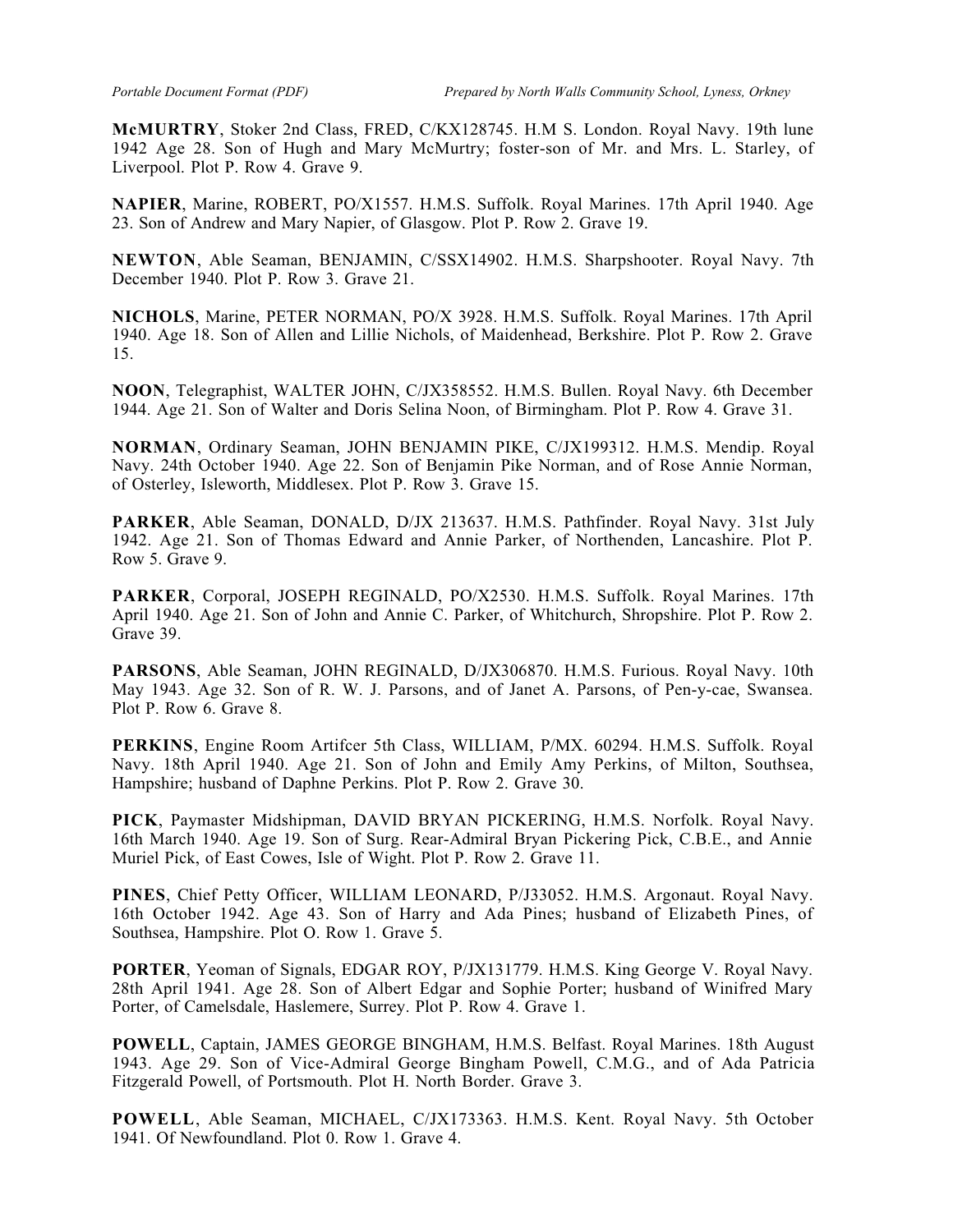**POWELL**, Engine Room Artificer 4th Class, WILLIAM, P/MX 55656. H.M.S. Suffolk. Royal Navy. 17th April 1940. Age 24. Son of William Henry and Hannah Powell, of Motherwell, Lanarkshire. Plot P. Row 2. Grave 18.

**PRITCHARD**, Gunner, WFRED PRES7.LEY, 1462653. Royal Anilley. 17th lanuay 1942. Age 21. Son of Wilfrid P. Pritchard and Edith Annie Pritchard; husband of Betty Jane Matheson Pritchard, of Bedford. Plot P. Row 7. Grave 5.

**QUINE**, Seaman, ALBERT HENRY, LT/JX174512. H.M. Trawler Visenda. Royal Naval Patrol Service. 23rd June 1941. Age 21. Plot P. Row 5. Grave 1.

**QUINN**, Able Seaman, THOMAS, C/JX571129. H.M.S. Bullen. Royal Navy. 6th December 1944. Age 20. Son of Thomas and Catherine E. Quinn, of West Hartlepool, Co. Durham. Plot O. Row 1. Grave 15.

**RICHARDSON**, Leading Seaman, RAYMOND, P/JX 251319. H.M.S. Dunluce Castle. Royal Navy. 30th April 1944. Age 26. Husband of Lydia Richardson, of Victoria, London. Plot O. Row 1. Grave 12.

**RICKETT**, Able Seaman, RONALD FRANK, C/SSX32066. H.M.S. Kent. Royal Navy. 21st May 1944. Age 21. Son of Alfred William and Mary Ann Rickett, of Barking, Essex. Plot P. Row 3. Grave 40.

**ROBERTS**, Able Seaman, DENIS, D/JX145660. H.M.S. Valiant. Royal Navy. 4th June 1940. Age 20. Son of Sydney Charles Roberts, and of Lilian May Roberts, of Cricklewood, Middlesex. Plot P. Row 3. Grave 4.

**ROBERTS**, Stoker 1st Class, GEORGE, P/KX 88594. H.M.S. Suffolk. Royal Navy. 18th April 1940. Age 26. Son of Albert and Ellen Sophia Roberts, of Farnborough, Hampshire. Plot P. Row 2. Grave 31.

**ROBINSON**, Leading Seaman, HERBERT HENRY, C/SSX 26977. H.M.S. Bullen. Royal Navy. 6th December 1944. Age 26. Son of Hugh and Mary Robinson; husband of Barbara Elsie Robinson, of Nottingham. Plot P. Row 4. Grave 21.

**ROFFEY**, Stoker 1st Class, HENRY WILLIAM JOHN, C/KX96207. H.M.S. Sphinx. Royal Navy. 4th February 1940. Age 20. Son of John G. W. Roffey and Ruby L. Roffey, of Streatham, London. Plot P Row 2. Grave 2.

**ROGERS**, Able Seaman, ALFRED PRICE, C/JX126375. H.M.S. Nigeria. Royal Navy. 11th March 1942. Age 32. Son of Frederick Edward and Gertrude Rogers, of Liverpool; husband of Irene Rogers, of Liverpool. Plot P. Row 6. Grave 6.

**RONALD**, Aircraftman 1st Class, JAMES, 874509. 950 Balloon. Royal Air Force. 7th March 1940. Age 27. Son of Fulton and Marion Ronald; husband of Jessie Sutherland Ronald, of Clackmannan. Plot P. Row 2. Grave 7.

**ROTHWELL**, Air Artificer 4th Class, PETER THOMAS, FX/76721. H.M.S. Nabob. Royal Navy. 22nd August 1944. Age 22. Son of Richard Rothwell, and of Laura Annie Rothwell, of Merthyr Tydfil, Glamorgan. Plot P. Row 2. Grave 58.

**ROWELL**, Able Seaman, ARTHUR WILLIAM, P/J115538. H.M.S. Royal Oak. Royal Navy. 14th October 1939. Age 40. Son of Arthur and Sarah Laura Rowell; husband of Olive Rose Rowell, of Alton, Hampshire. Plot P. Row 1. Grave 22.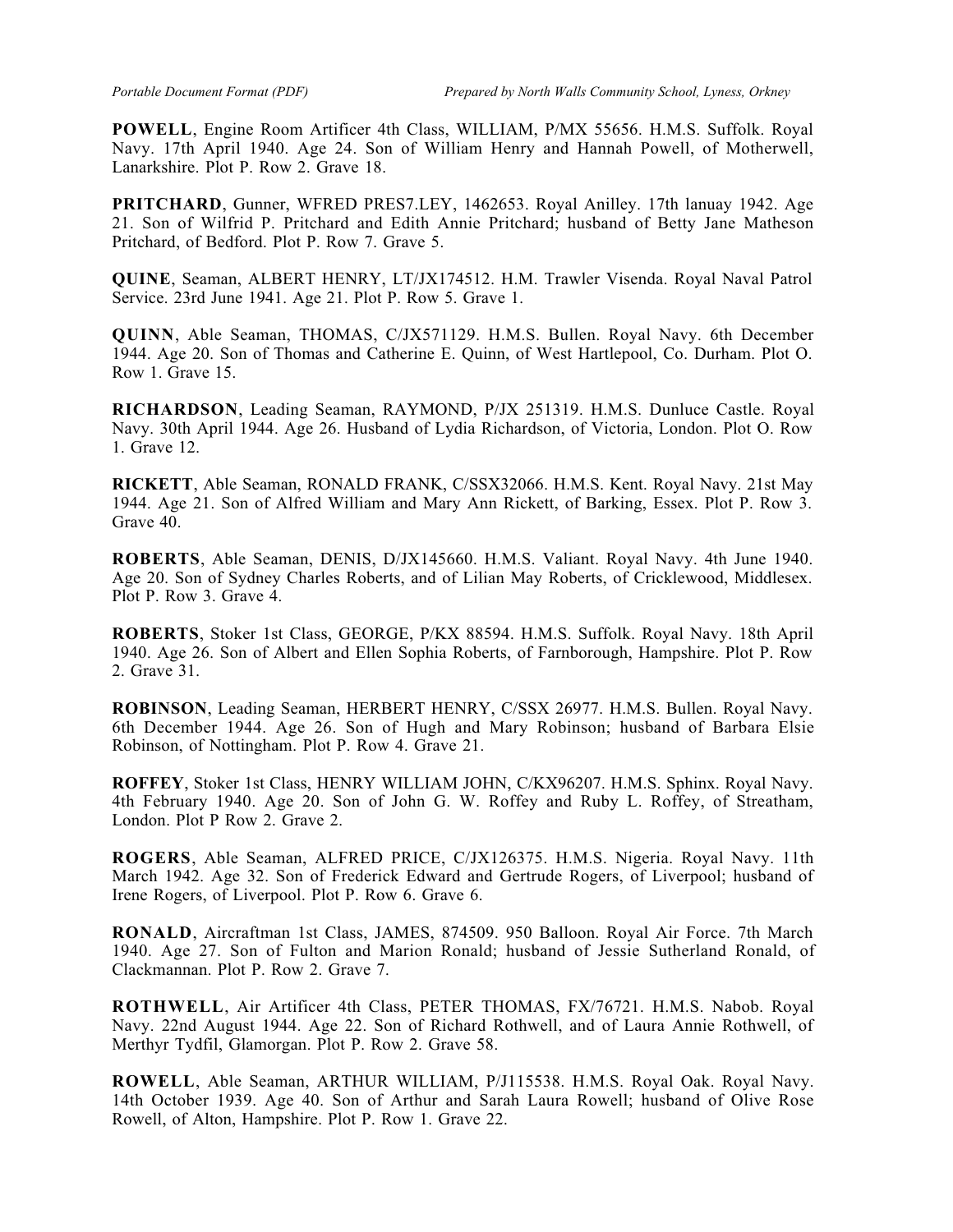**RUMSEY**, Able Seaman, ALWYN, C/JX 353492. H.M.S. Milne. Royal Navy. 6th April 1943. Age 20. Son of Reginald and Eva Rumsey, of Terrington St. Clement, Norfolk. Plot P. Row 6. Grave 7.

**SAUNDERS**, Petty Officer Stoker, JOHN HENRY GEORGE, C/K3824. H.M. Boom Defence Vessel North Lyn. Royal Navy. 14th March 1941. Age 50. Son of Henry and Mary Ann Saunders. Plot O. Row 1. Grave 2.

**SAUNDERS**, Sub-Lieutenant (A), JOHN WALTER, H.M.S. Indefatigable. Royal Naval Volunteer Reserve. 15th August 1944. Age 22. Son of Walter James Saunders and Florence Ethel Saunders, of Torquay, Devon; husband of Dorothy Saunders (nee Bargery). Plot P. Row 5. Grave 22.

**SCOTT**, Petty Officer, ALVIN, P/Jl l4712 H.M S Mataya. Royal Navy. 14th May 1943. Age 33. Son of Arthur Scott, and of Edith Eliza Scott, of Southampton. Plot P. Row 3. Grave 35.

**SEABROOK**, Petty Officer Steward, HENRY CHARLES, C/L13329. H.M.S. Mendip. Royal Navy. 24th October 1940. Age 38. Son of Henry Foster Seabrook and Sophie Seabrook, of Boreham Wood, Hertfordshire; husband of Elizabeth Seabrook. Plot P. Row 3. Grave 16.

**SHARMAN**, Sergeant, GEORGE, PLY/13850. H.M.S. Proserpine. Royal Marines. 13th July 1944. Age 52. Husband of Florence C. Sharman, of Keyham, Plymouth. Plot P. Row 2. Grave 57.

**SHEPPARD**, Stoker 2nd Class, DANIEL, P/KX96745. H.M.S. Suffolk. Royal Navy. 17th April 1940. Age 19. Son of Albert George and Clara Sheppard, of Gosport, Hampshire. Plot P. Row 2. Grave 28.

**SIMPSON**, Able Seaman, FREDERICK RALPH, C/JX319468. H.M.S. Bullen. Royal Navy. 6th December 1944. Age 21. Son of Joseph and Kathleen Simpson, of Whaley Bridge, Cheshire. Plot P. Row 4. Grave 24.

**SLATER** Able Seaman, JOHN, S.S. Port Denison (London). Merchant Navy. 26th September 1940. Age 53. Plot P. Row 3. Grave 13.

**SNOWDON**, Petty Officer Sick Berth, HENRY, DtMX 46750. H.M. Hospital Ship Vasna. Royal Navy. 5th July 1941. Age 32. Son of Robert and Martha Snowdon. Plot P. Row 7. Grave 1.

**SPENCER**, Sub-Lieutenant, EDWARD STANTON, H.M.S. Bullen. Royal Naval Volunteer Reserve. 6th December 1944. Age 35. Son of John Slingsby Spencer and Emma Stanton Spencer; husband of Alice Gertrude Spencer, of Brixton, London. Plot P. Row 4. Grave 26.

**STONE**, Petty Offcer Stoker, WILLIAM, PtK64962. H.M.S. Royal Oak. Royal Navy. 14th October 1939. Plot P. Row 1. Grave 4.

**STREET**, Sergeant (W. Op. /Air Gnr.), HOWARD COLLARD, 751912. 220 Sqdn. Royal Air Force Volunteer Reserve. 19th March 1941. Age 23. Son of William John and Emily May Street, of West Hartlepool, Co.Durham. Plot P. Row 3. Grave 26.

**SUMNER**, Chief Engine Room Artificer 2nd Class, PERCY, PtMX. 59525. H.M.S. Royal Oak. Royal Navy. 14th October 1939. Plot P. Row 1. Grave 3.

**SWEENEY**, Stoker 1st Class, BERNARD, P/KX91856. H.M.S. Suffolk. Royal Navy. 17th April 1940. Age 20. Son of Jack and Rachel Sweeney, of Port Talbot, Glamorgan. Plot P. Row 2. Grave 32.

**SYMONS**, Able Seaman, JOHN, D/BD/X 1749. H.M.S. Wizard. Royal Naval Volunteer Reserve. 10th June 1944. Age 25. Son of Henry Herbert and Gertrude Olive Symons, of Bristol. Plot P. Row 5. Grave 17.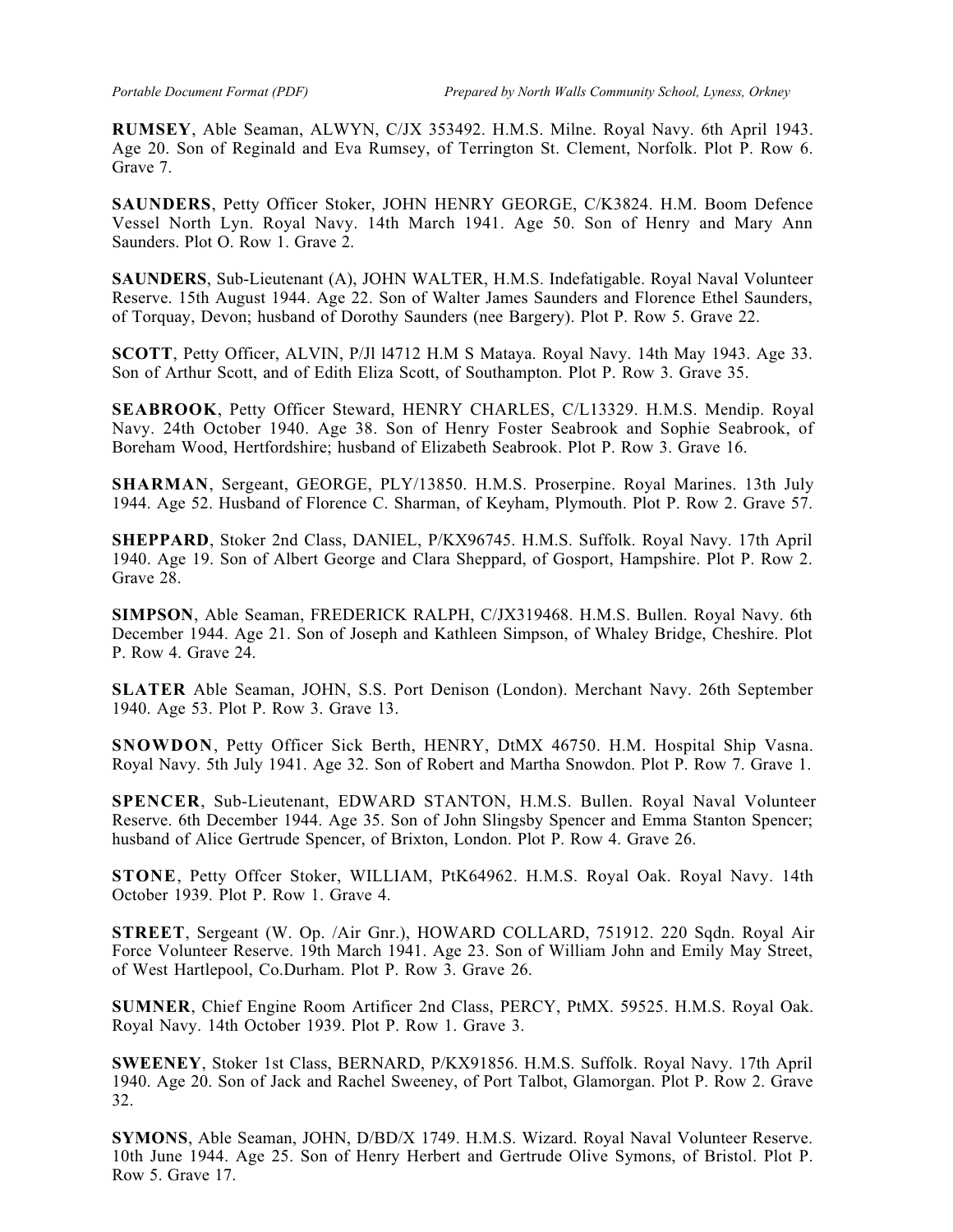**SYMPSON**, Lieutenant, HENRY PERCY, H.M.M.L. 1059. Royal Naval Volunteer Reserve. 1st August 1942. Age 31. Son of George Percy and Hilda Clara Sympson, of Westminster, London. Solicitor of the Supreme Court. Plot P. Row 4. Grave 13.

**TAYLOR**, Leading Seaman, JOHN JOSEPH, P/JX128003. H.M.S. Pyramus. Royal Navy. 15th November 1943. Plot O. Row 1. Grave 9.

**TAYLOR**, Marine, WILLIAM WILFRED, PLY/X 2751. H.M.S. Rodney. Royal Marines. 10th June 1940. Age 19. Son of Fred and Janet Taylor, of Darlington, Co. Durham. Plot P. Row 3. Grave 5.

**THOMPSON**, Lance Corporal, HAROLD, 4691194. Pioneer Corps. 7th June 1942. Age 20. Son of Harry and Emma Florence Thompson; husband of Annie Grey Thompson, of Newcastle-on-Tyne. Plot P. Row 4. Grave 8.

**TODD**, Gurmer, WILLIAM JOHN, 1535754. 168 BLy., 56 Lt. A.A. Regt. Roya Artillery. 3rd May 1940. Age 21. Son of Mrs. S. C. Johnston, of Belfast, Northern Ireland. Plot P. Row 3. Grave 1.

**TOOZE**, Petty Officer Writer, JOHN STUCKEY, D/MX 53524. H.M.S. Furious. Royal Navy. 25th October 1940. Age 24. Son of William Henry Coles Tooze and Emily H. Tooze, of Braunton, Devon Plot P. Row 3. Grave 14.

**TOUGH**, Able Seaman, HAMLET, C/JX135108. H.M.S. Sharpshooter. Royal Navy. 7th December 1940 Plot P. Row 3. Grave 20.

**TOVERY**, Marine, NORMAN, PO/X 2803. H.M.S. Suffolk. Royal Marines. 17th April 1940 Plot P. Row 2. Grave 17.

**TOWE**, Sergeant (Pilot), GERALD EDWARD, 742440. 220 Sqdn. Royal Air Force Volunteer Reserve. 19th March 1941. Age 22. Son of Isaac Daniel and Bertha Alice Towe, of Thurmaston, Leicestershire Plot P. Row 3. Grave 27.

**TWISSELL**, Private, GILBERT, 13006614. Pioneer Corps. 7th - 8th July 1942. Age 34. Son of Albert and Minnie Twissell, of Cwmnantygynt, Monmouthshire. Plot P. Row 4. Grave 12.

**VAN DE KASTEELE**, Lieutenant, WILLIAM JOHN, H.M.S. Norfolk. Royal Navy. 13th October 1941. Age 28. Plot P. Row 7. Grave 4.

**WAKELING**, Private, TEDDY, 13106284. Pioneer Corps. 28th April 1943. Age 42. Son of Harry and Eliza Wakeling, of West Thurrock, Essex. Plot P. Row 3. Grave 34.

**WALLER,** Able Seaman, JOHN, P/JX 238303. H.M.S. Uganda. Royal Navy. 31st January 1943. Age 26. Son of Mr. and Mrs. Ernest Trenholm Waller, nephew of Florence A. Waller, of Durham. Plot P. Row 5. Grave 11.

**WALSH**, Cook, JOHN, D/MX65174. H.M. Boom Defence Vessel Ben Rossal. Royal Navy. 28th November 1942. Age 27. Son of Alfred and Martha Walsh, of Leigh, Lancashire. Plot O. Row 1. Grave 6.

**WARD**, Able Seaman, JAMES ROBERT, C/JX 300788. H.M.S. Bullen. Royal Navy. 6th December 1944. Age 22. Son of William Robert and Mary Ward, of Ruabon, Denbighshire. Plot P. Row 4. Grave 22.

**WATSHAM**, Able Seaman, DENNIS HAROLD, C/JX654069. H.M.S. Bullen. Royal Navy. 6th December 1944. Age 18. Son of Jessie Watsham, of Colchester, Essex. Plot P. Row 4. Grave 30.